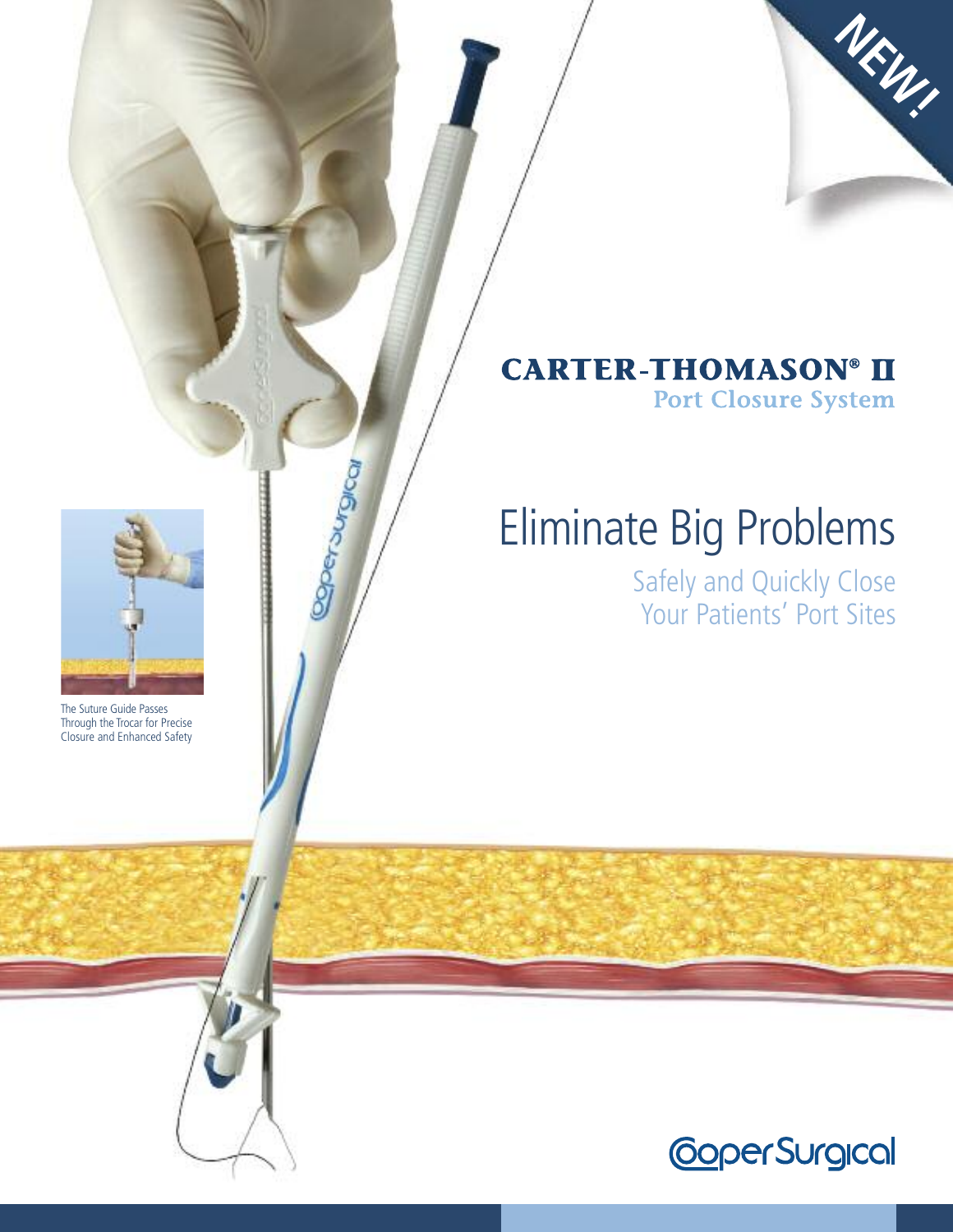## Enhanced Safety, Efficiency, and Reproducibility. Consistent Results for Every Site, Every Time.

The Intuitive Carter-Thomason® II Technique Follows the Trocar Track and Works Under Direct Visualization



**ADVANCED DESIGN** 

> 1. Press the plunger mechanism on the Suture Guide to retract the anchoring wings and place through the trocar.



2. Once the Suture Guide's anchoring wings are below the peritoneum and trocar, release pressure on the plunger. Remove the trocar. Ensure that the suture entry holes are aligned perpendicular to the trocar wound and the anchoring wings are resting gently against the peritoneum.



3.With the Suture Passer loaded and the grasping fingers in the closed position, push the Suture Passer through the Suture Guide and into the abdomen. Drop suture and remove Suture Passer.



4. With the grasping fingers in the closed position, push Suture Passer through opposite side of the Suture Guide and pick up suture.



5. Pull the suture up through the peritoneum, muscle, fascia and Suture Guide.



6. Remove Suture Guide by depressing the plunger mechanism, retracting the anchoring wings and withdrawing. Tie suture to complete the closure.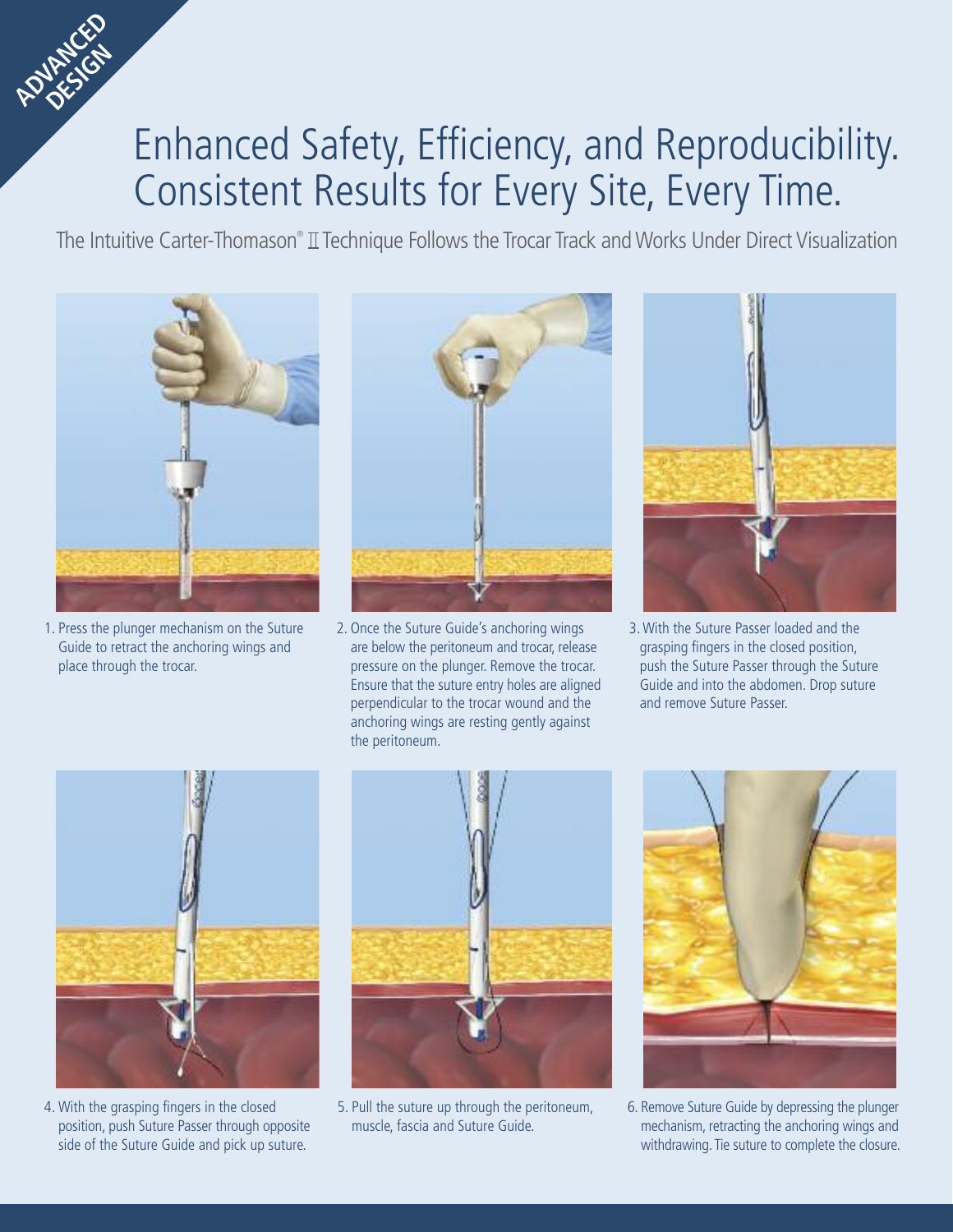### The Carter-Thomason<sup>®</sup> II Port Closure System Enables You to Safely and Quickly Close Port Sites Even



#### Improved Suture Guide Design Enables Better Tissue Approximation and Countertraction

Carter-Thomason  $I\!I$  has a Suture Guide that is engineered to ensure full-fascial closure, including peritoneum, on any body type. Our Suture Guide passes directly through the trocar to precisely follow the port site track. This approach maintains pneumoperitoneum, and ensures accurate placement of the Suture Passer for consistent and reproducible results with every closure.

After inserting the Suture Guide through the trocar and deploying the retractable anchoring wings below the peritoneum, surgeons can also create countertraction on the anterior abdominal wall with a slight upward pulling motion. This allows more working area in the abdominal cavity, and provides a better approximation of tissue.

#### Enhanced Suture Passer Ensures Precise Control and Easier Grasping

The new Suture Passer is a rigid needle specifically engineered to easily pass sutures through subcutaneous tissue, including fascia and peritoneum. In addition, the tip has been completely redesigned with longer, retractable grasping fingers that surgeons can deploy over a wider area for easier and safer retrieval of sutures within the abdominal cavity. When the grasping fingers are retracted, the tip of the needle seals to prevent coring of tissue.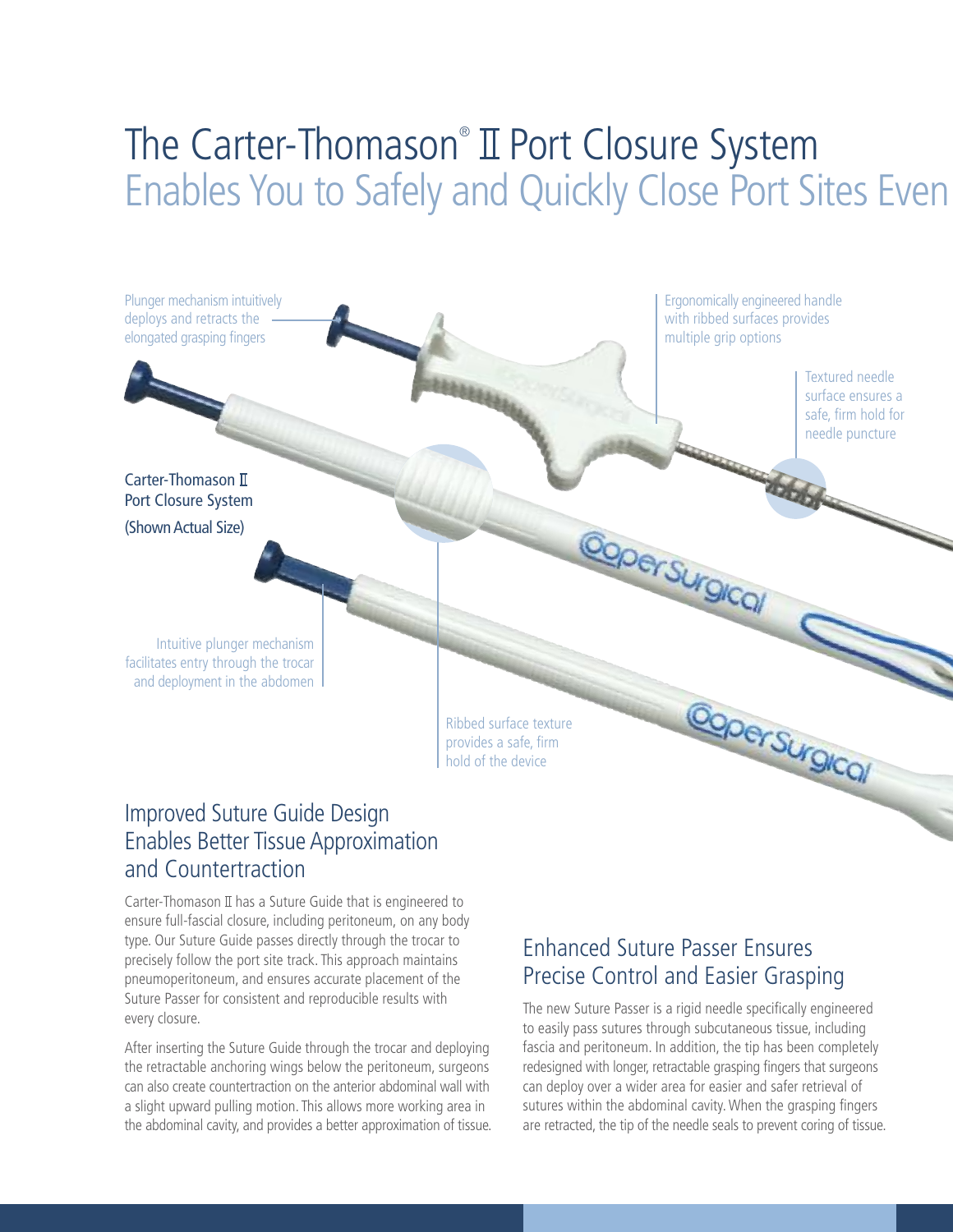## with Obese Patients

#### Grasping Fingers Opened Grasping Fingers Closed



Extendable and blunt grasping fingers facilitate safe suture capture



Retractable grasping fingers seal the needle tip to prevent tissue coring



#### Closing Any Trocar Site is a Simple, Fast and Safe Procedure

The Carter-Thomason  $\mathbb I$  Port Closure System is an intuitively useful surgical tool that enables precise, repeatable port site closure even in overweight and obese patients. The ease of use, ergonomically designed controls and upgraded construction all add up to safer, more efficient and reliable procedures.

#### The Carter-Thomason® II Port Closure System XL Ensures Superior Results for Bariatric Port Site Closures

The Carter-Thomason  $\mathbb I$  Port Closure System XL is designed specifically for minimally invasive surgery for morbidly obese and bariatric patients. The XL version has all of the same benefits of the base system, plus additional features such as extended length instruments for quick and predictable full-fascial closure in heavier patients.

The XL System helps surgeons to quickly penetrate subcutaneous tissue, fascia and peritoneum with ease, which helps to prevent port site herniation for this high-risk group. It also provides two more suture holes on the 15 mm Suture Guide for more consistent results on patients with thicker abdominal walls.

Anchoring wings enable better tissue approximation and countertraction

Passer to ensure precise, consistent and reproducible closure

### **CoperSurgical**

For more information or to place an order, call 203.601.5200 or 800.243.2974 or visit www.coopersurgical.com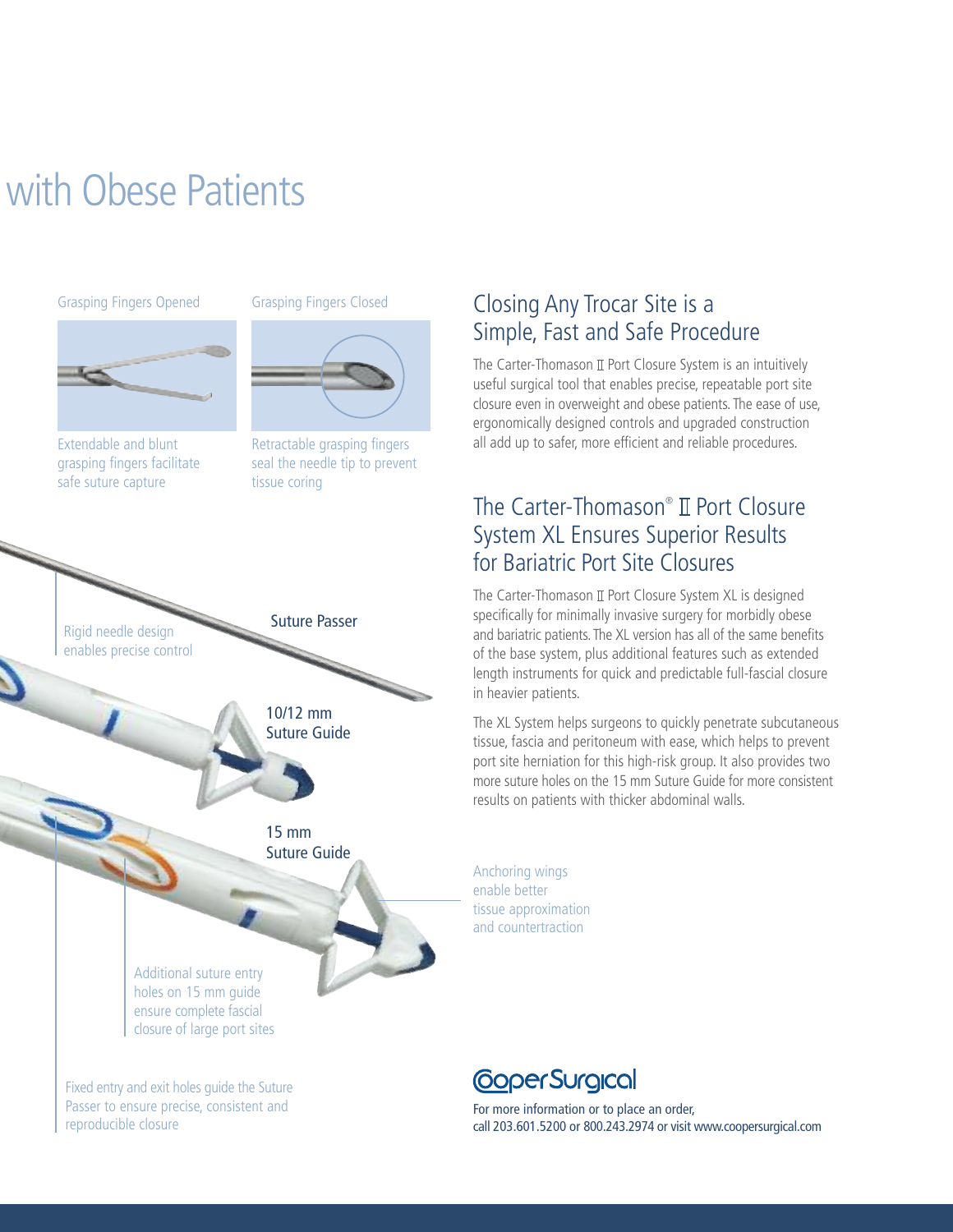#### **CARTER-THOMASON® II Port Closure System**

#### Safely and Quickly Close Port Sites, Especially on Challenging Obese Patients

- Ensures complete fascial closure
- Suture Guide precisely angles the Suture Passer
- Suture Guide passes directly through the trocar, ensuring precise closure
- Improved design enables countertraction for better tissue approximation
- Enlarged Suture Passer grasping fingers facilitate closure
- Easy-to-learn technique for reproducible success
- Works under direct visualization
- Prevents loss of pneumoperitoneum during the closure procedure



Prevent port site herniation with the Carter-Thomason Port Closure System

#### Full-Fascial Closure Prevents Herniation

The Carter-Thomason  $I\!I$  Port Closure System is designed to prevent port site herniation, a potential complication of minimally invasive surgeries. The device can be efficiently utilized at the completion of laparoscopic procedures including gynecology, urology, general and colorectal surgeries. Carter-Thomason  $II$  is engineered to help surgeons quickly, safely and confidently close the fascia in more challenging obese patients.

#### Clinical Study Conclusions and Recommendations

- There is a high incidence of incisional hernias and recurrence of hernias following surgical procedures in the obese population. 1
- All fascial defects larger than or equal to 10 mm should be closed with peritoneum, while smaller defects may require closure in certain circumstances to prevent herniation.Laparoscopic port site herniation is a completely preventable cause of morbidity that requires a second surgical procedure to repair.<sup>2</sup>
- All ports greater than 10 mm (midline and lateral) should be closed at the fascial level. Port closure should include fascia and peritoneum. 3

1 Bonatti H, Hoeller E, Kirchmayr W, Muhlmann G, Zitt M, Aigner F, Weiss H, Klaus A. Ventral hernia repair in bariatric surgery. Obesity Surgery. 2004;14: 655-658.

- 2 Owens M, Barry M, Janjua AZ,Winter DC. A systematic review of laparoscopic port site hernias in gastrointestinal surgery. The Surgeon. 2011 Aug;9(4):218-24. Epub 2011 Feb 1.
- 3 Chandrakanth A, Talamini MA. Port site closure methods Port site closure methods and hernia prevention. In:Whelan RL, Fleshman JW, Fowler DL, eds. The SAGES Manual: Perioperative Care in Minimally Invasive Surgery. New York: Springer-Verlag; 2006.